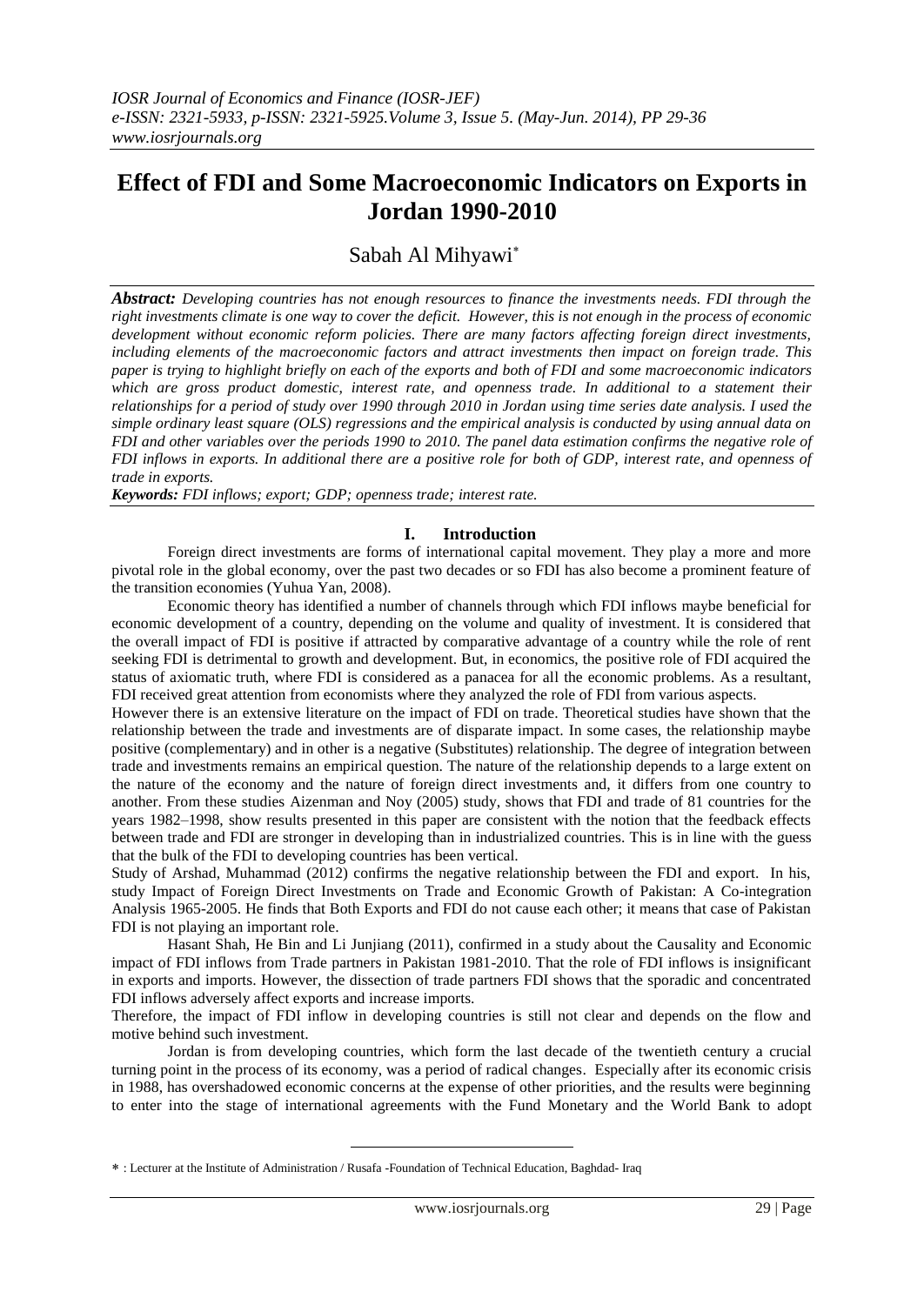comprehensive programs of economic stabilization. In addition to structural reform aimed at reducing the budget deficit and the removal of subsidies on basic goods and services, and the gradual restructuring of the economy, to become more open to the outside, especially in the fields of trade and investment. In order to open a comprehensive economic, Jordanian government has a series of actions, and policies that would restructure the mechanism of the Jordanian economy and opening up and liberalization within the policy of a market economy.

Jordan several comparative advantages to help him overcome the problems facing career development and support their competitiveness, including the presence of a strong infrastructure, a vibrant private sector, institutional and legislative framework is strong, and, as a result, improved the investment environment in Jordan.

It could be argued that the volume of foreign direct investment (FDI) flows are low and modest in comparison with the efforts made to encourage and stimulate the investment and the procedures and steps to fix a lot of effort, and a set of restrictions that can be summarized as follows;

- 1. The small size of the domestic market and low income levels and thus reduce the absorptive capacity has in contrast tax incentives, linking the investment process while creating the project supposed to be linked to the process of investment tax incentives for export.
- 2. Continues to suffer from the investment process and the multiplicity of bureaucratic registration procedures, in addition, to the weak linkages, front and rear of the productivity of local projects.

The low private sector participation in the development of multi- dimensional strategies to attract investment compared with the role of the public sector. As the incentives granted to encourage investment limited to investment projects in size more than (50) thousand dinars at the expense of investments, small size, with the knowledge that the number of these small projects large and contribute effectively in the process of production and employment may be more than large enterprises.

Based on the foregoing, the Jordanian government to take several measures to increase focus on less developed regions, and give more incentives to projects working to increase employment opportunities and the development of these areas. In addition to that, the creation of attractive investment climate not limited to the application of the privatization process, but must find sector, particularly strong in light of the public sector share together on economic development.

Must also work to provide a network-date information and effectively through the latest technologies in the areas of investment.

As well as work on coordination between the agreements signed by Jordan with the outside world, whether bilateral or multilateral agreements in order to create a situation of competition between the funds invested in the free zones so as not to intersect the agreements with them and threaten the interests of each other and this reflected negatively on the economy of Jordan.

Witnessed the flow of foreign direct investment and a clear fluctuation during the period of research, where he was in 1990 \$38 million transformation of this flow to a negative value of \$-12 million in the following year and by a negative annual growth amounted to - 131.6 per cent.

This is of course an inevitable consequence of what the region witnessed the events in Iraq following the invasion of Kuwait, and this is what observed also with Egypt.

In the following year, the value of foreign investment rose to \$ 41 million, and returned the following year in 1993 with a negative value of \$ 34 million and an annual growth rate - 182.9 per cent, in 1994 returned to the foreign investment flows to achieve a positive value amounted to \$ 3 million.

After a period where the Jordanian economy received minimal inflows of direct foreign investment, 1997 proved to be a turning point where inflows jumped from a low \$ 16 million to \$ 361 million.

This coincides with the agreement on qualified industrial zones (QIZ) signed between Jordan, Israel, and the US, FDI inflows then Subsided down to \$ 156 million in 1999, before exploding to \$ 913 million in 2000, it is necessary to note that this significant increase.

However, was mainly due to a single transaction; the sale of a 40 per cent stake in telecom Corp. Jordan to a French telecom for the value of \$ 508 million (Ammar Kawash, 2010).

The FDI continued to achieve positive value and an increase in the volume of FDI flows for the years following, as \$ 937 million in 2004 with an annual growth of 71.3 per cent.

Continued to increase to up to \$ 3544 million in 2006, the highest level verified during the period of Search and rate of annual growth of 78.6 per cent. To 2010, foreign investment amounted to \$ 1704 million, an annual growth rate of negative - 29.9 percent. The ratio of foreign direct investment in Jordan of the total international investments, was 0.018 per cent in 1990, fell to 0.004 per cent in 1995. In 2000 the rate was 0.065 per cent and 0.202 per cent in 2005, in 2006 the highest percentage achieved a 0.242 per cent, in 2010 the rate was 0.137 per cent. Figure1.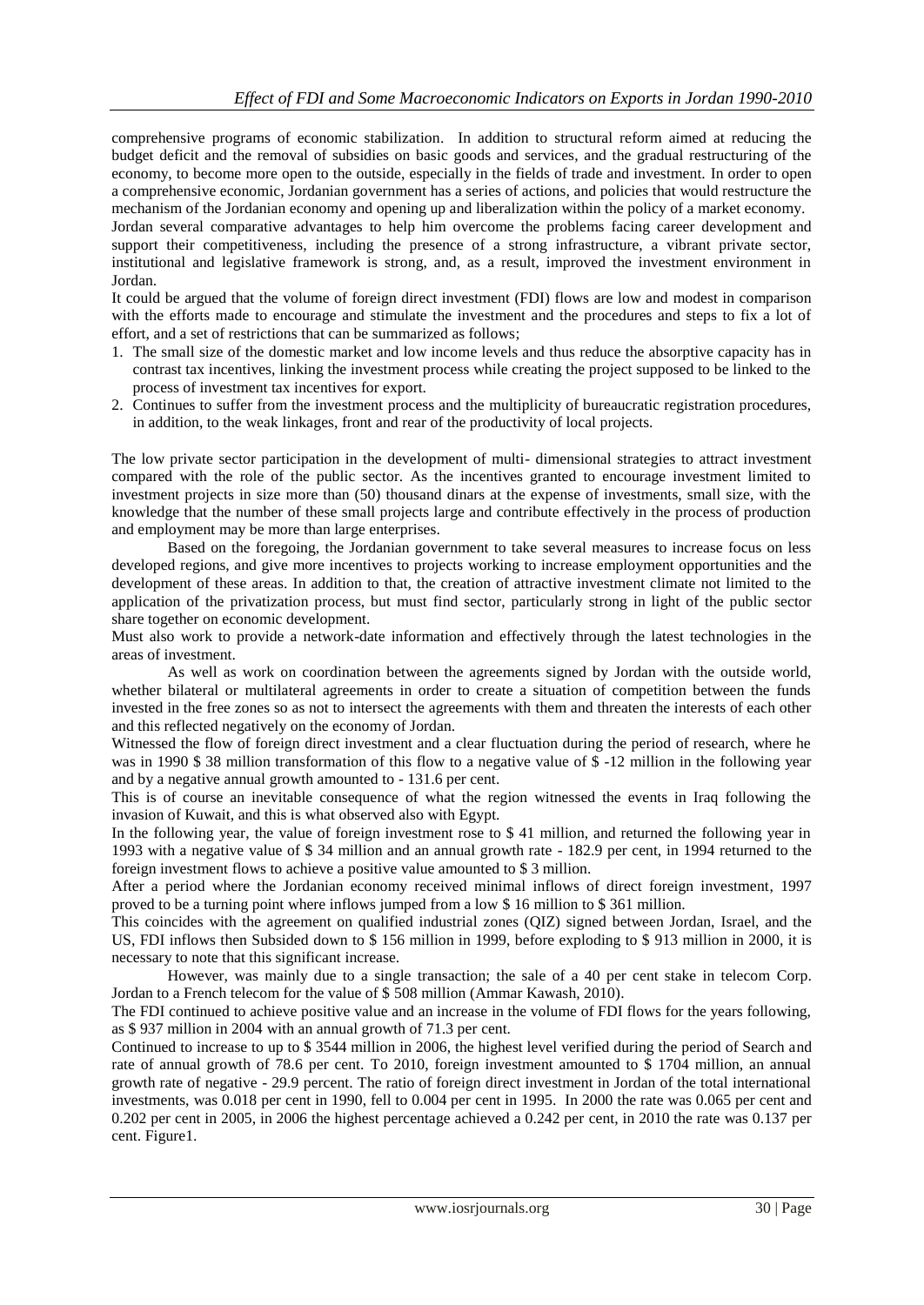

Figur1. Proportion of Foreign Investment in Jordan from the International Investment Value **%**

Source: prepared by the author according to UNCTAD statics.

#### **II. Foreign direct investment and gross domestic product (GDP)**

Real GDP has varied during the period of research, in 1990 the volume of GDP \$ 4020 million, increased to \$ 4193 million in 1991 despite the first Gulf War. In 1992, the volume of GDP \$ 5310 million, increased to \$ 12,588 million in 2005 and to \$ 27,573 million in 2010 Ranged GDP growth between -0.27 per cent and 6.19 per cent between the years 1990-1995.

In 1993 scored the highest growth rate verified in GDP of 14.4 per cent compared with other years in question. " In 2000 the growth rate was 4.2 per cent. In 2005, 8.15 per cent, while in 2010, the growth rate was 3.09 the percentage of foreign investment to GDP by 0.94 per cent in 1990, and recorded a negative value amounted to - 0.28 per cent in the following year. In 1995, the rate was 0.2 per cent. In 2000 was 10.79 per cent, in 2005 the rate was 15.76 per cent, in 2010 the rate was 6.19 per cent.

| Years | <b>GDP</b><br>Million \$ | FDI/GDP % | GDP Growth % |
|-------|--------------------------|-----------|--------------|
| 1990  | 4020.267                 | 0.94      | $0.27 -$     |
| 1991  | 4193.336                 | $-0.28$   | 1.61         |
| 1992  | 5310.833                 | 0.77      | 14.4         |
| 1993  | 5605.775                 | $0.60 -$  | 4.48         |
| 1994  | 6237.267                 | 0.05      | 4.99         |
| 1995  | 6727.454                 | 0.20      | 6.19         |
| 1996  | 6928.49                  | 0.22      | 2.08         |
| 1997  | 7248.048                 | 4.98      | 3.31         |
| 1998  | 7914.118                 | 3.92      | 3.01         |
| 1999  | 8151.541                 | 1.92      | 3.39         |
| 2000  | 8463.892                 | 10.79     | 4.25         |
| 2001  | 8980.439                 | 3.05      | 5.27         |
| 2002  | 9584.232                 | 2.49      | 5.78         |
| 2003  | 10197.756                | 5.36      | 4.16         |
| 2004  | 11411.39                 | 8.21      | 8.57         |
| 2005  | 12588.665                | 15.76     | 8.15         |
| 2006  | 15645.466                | 24.21     | 7.92         |
| 2007  | 17765.381                | 15.42     | 8.49         |
| 2008  | 22696.9                  | 12.46     | 7.61         |
| 2009  | 25092.339                | 9.68      | 2.33         |
| 2010  | 27573.536                | 6.19      | 3.09         |

Source: prepared by the author according to UNCTAD statics.

#### **III. Foreign Trade in Jordan 1990-2010**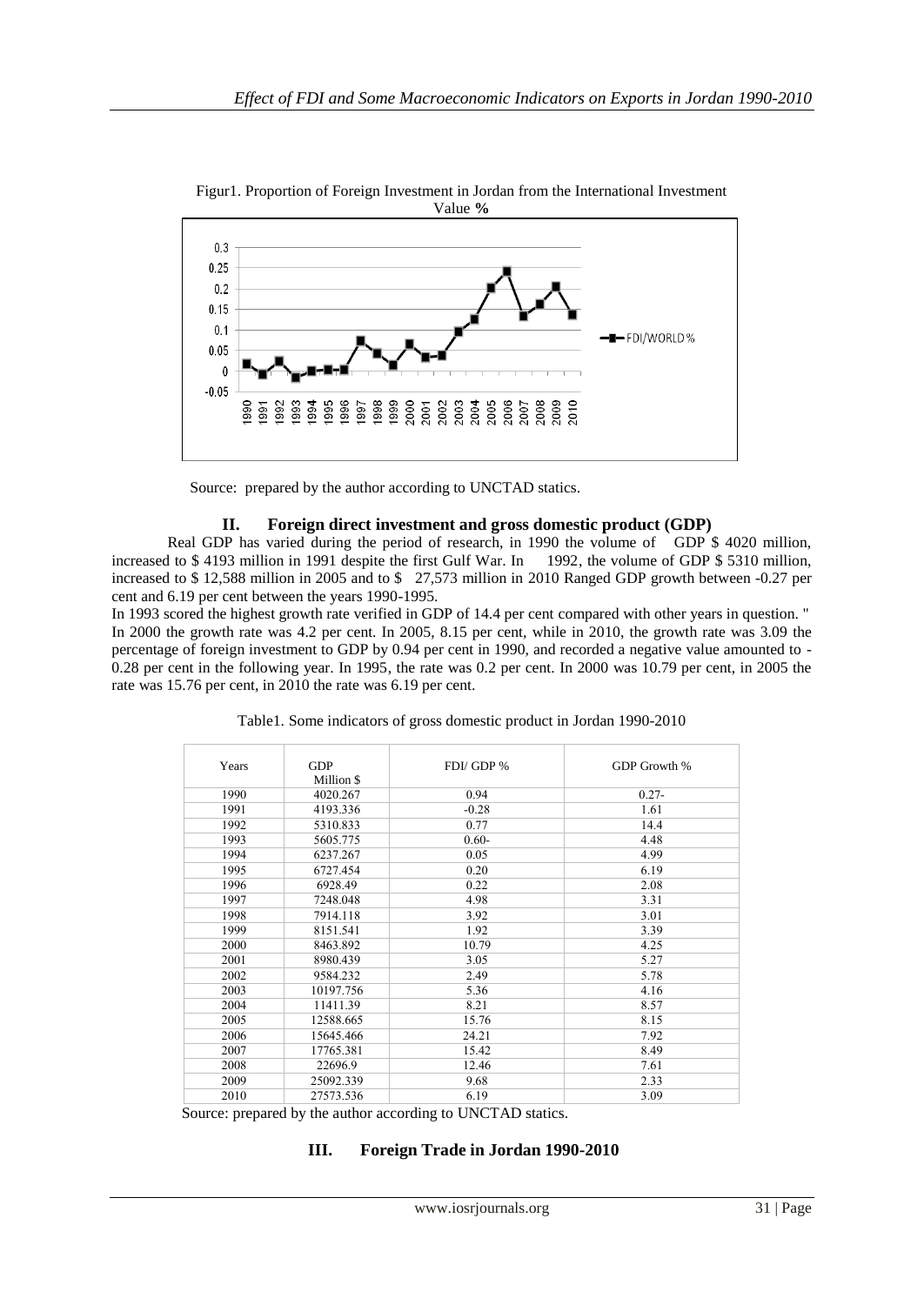Occupies the export sector, a prominent place and head in the process of economic development, especially in developing countries, including Jordan, in the back by foreign currencies effectively contribute to increasing the national income, which works to raise the standard of living and economic prosperity of the individual and the collective.

Also, help to drive development comprehensive economic, and contributes to export directly in the development through numerous channels, including increased national savings, and contribute to the growth of GDP and balance of payments support.

As well as the development of production capacity in investment projects, and structural change of the national economies as it pushes the productive sectors towards the development and growth (Fathi Abdullah al-Shara, 2011)

Jordan has taken significant steps in the area of structural reform and meets the requirements of globalization of the economy and opening up to foreign markets.

Where taken Jordan in recent years a wide range of policies and reform measures included various fields and sectors of the economy.

Has aimed such efforts at rehabilitating the Jordanian economy and protect it against external shocks as well as improve its ability, competitive in a global economy open to trade and capital flows and through attracting local and foreign investments

| Total Exports  | 5,936 |
|----------------|-------|
| (Million US\$) |       |
| <b>USA</b>     | 924   |
| Iraq           | 911   |
| India          | 781   |
| <b>KSA</b>     | 628   |
| <b>UEA</b>     | 253   |
| Syria          | 238   |
| Lebanon        | 195   |
| Indonesia      | 149   |
| Algeria        | 125   |
| Egypt          | 124   |

Table2. Top Ten Commodities and Markets with Jordan 2010  $V_{\text{blue}} \in \text{Milion}$ 

Source: The Jordan Investment Board

In 1990 recorded the ratio of foreign direct investment to total trade goods and service volume of 1.5 per cent. After the second Gulf War the ratio of a negative value in 1991 where it was -0.48 per cent, returned to rise to 1.53 per cent in 1992, in 1995 the ratio was 0.38 per cent, and in 2000 recorded a remarkable increase in the ratio stood at 25.81 per cent, this figure rose further in 2005, reaching 29.91 per cent, and in 2010 reached 14.73 per cent. Figure 2



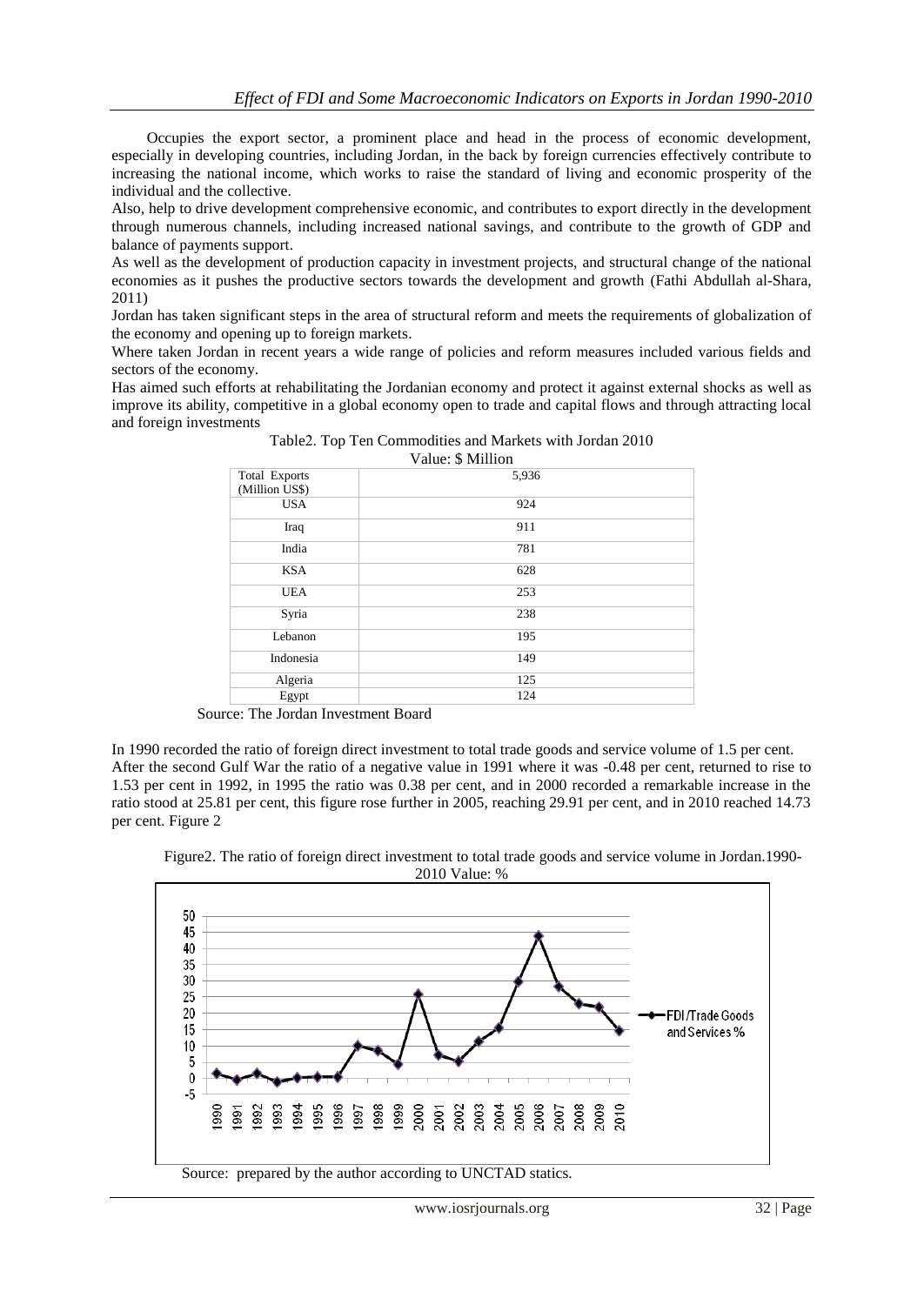During the research period, in 1990 the volume of export of goods and services \$ 2511 million and the volume of imports of goods and services \$ 3660 million. Declined in the year subsequent to \$ 2481 million exports, and by an annual growth it was negative - 1.2 percent and \$ 3430 million volumes of imports attributed a negative annual growth amounted to - 6.3 per cent. In 1995 exports amounted to \$ 3479 million and an annual growth rate of 16.5 per cent, and imports \$ 5017 million and a growth rate of 11.4per cent. To 2000, exports amounted to \$ 3539 million, and the growth rate of 0.1 per cent and imports \$ 5951 million with an annual growth of 16.3 per cent.

In 2005, the volume of exports \$ 6635 million with an annual growth of 10.7 per cent, and imports \$ 12208 the volume of foreign trade in goods and services, a remarkable increase was \$ 12184 million in the exports by an annual growth of 9.9 per cent and \$ 18149 million in imports rose by an annual growth of 5.6 per cent. Commodity exports in 1990 were \$ 1064 million, and in 1995 reached \$ 1769 million, and in 2000 made \$ 1899 million, later increased to \$ 4302 in 2005, later increased to \$ 7023 million in 2010. While the imports of goods \$ 2600 in 1990, and \$ 3698 in 1995, in 2000 imports of goods to Jordan \$ 4597 million, increased imports to \$ 10506 in 2005, in 2010 the volume of imports of goods \$ 15085 million. According to UN statistics the average annual growth rates of the value of goods exports and imports for the period 1990-2010 in Jordan 10.68 percent.





Source: prepared by the author according to UNCTAD statics.

The trade balance of goods and services, negative values during the period of research, as it achieved in 1990, - 0.186, -0.181, and in 1995, in 2000 the proportion of the deficit in trade balance -0.254, and -0.296 in 2005, in 2010 the proportion of the trade balance deficit of Jordan -0.197.

#### **IV. Openness Trade in Jordan**

 The economic opening to the outside world in all it is the dimensions main pillars of economic policy in Jordanian. That's the opening of the Jordanian economy to the world everything provided that the privileges and the dictates of the benefits converts from an earlier stage characterized by the protection and government support and rely on the feature relative to the phase current based on economic liberalization and increasing productivity.

The application of the strategy of integration with the global economy and to overcome the obstacle narrow domestic market, in order to attract foreign investment and improve the ability of local companies to access international markets. The taxes one of the ways which are seeking to achieve; manufacturing scale, the safety of the environment, raising the entrances of personal, increase of public revenues, and stimulate investments(Walhei Boualem, 2011). The Jordanian government adopted since 1989, an ambitious program to reform the system of trade and the removal of restrictions to the movement of capital and foreign direct investment.

Figure4. Openness of Trade in Jordan 1990-2010 Value: %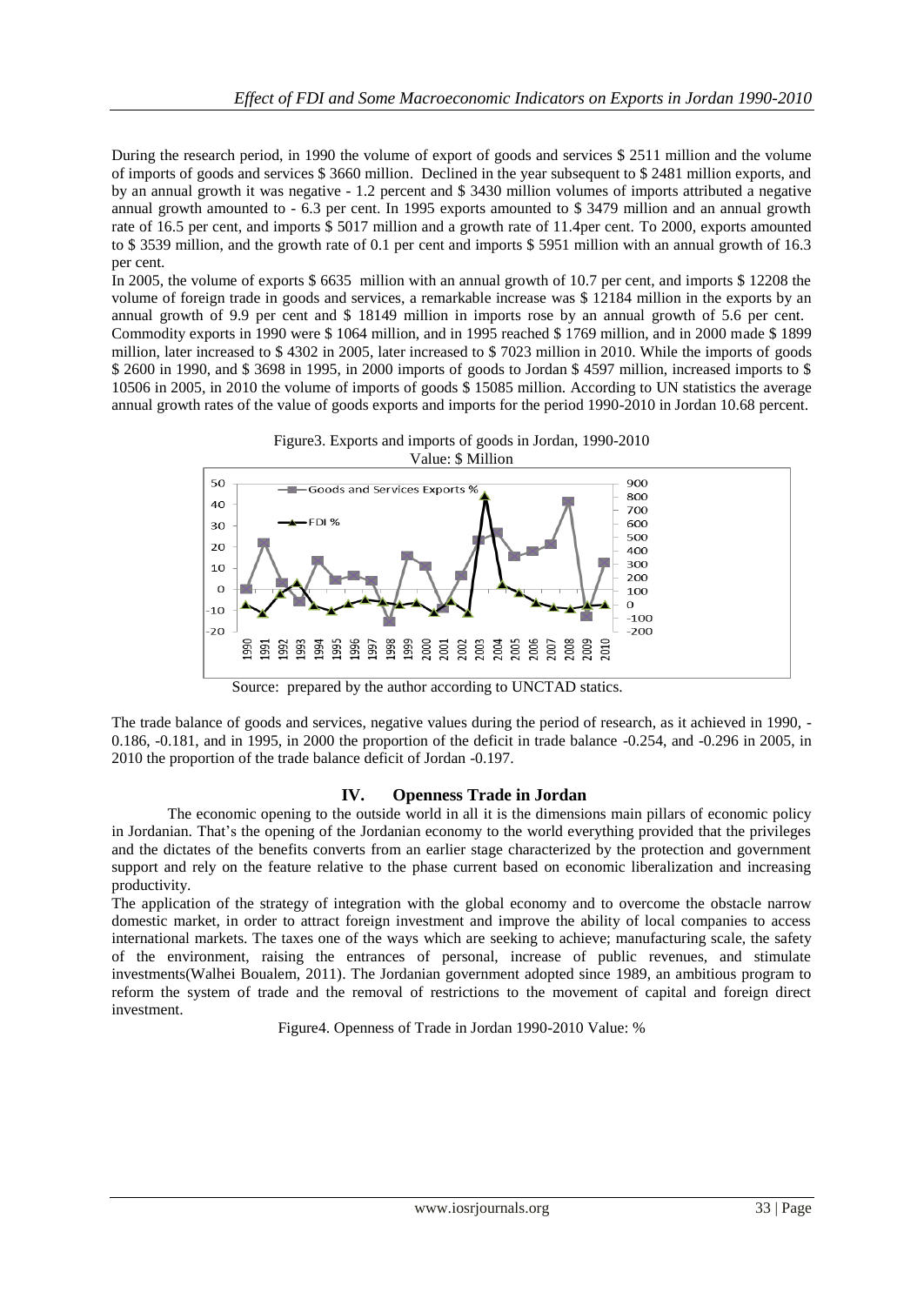

Source: prepared by the author according to Joint Arab Economic reports 2009, 2001.

 The program which, forms an integral part of the program of structural adjustment, are crucial steps to liberalize foreign trade culminated in the arrangements to join the international, regional and bilateral, most notably;

Jordan Association Agreement, the Euro-Mediterranean (2002),

Free trade agreement Jordanian-American (2001),

Convention on the accession to the WTO (2000),

Trade Area of the Greater Arab Free (1998),

Arrangements for the establishment of Qualified Industrial Zones (1996),

The common feature of these agreements is to seek to reduce tariffs to a minimum (within the WTO Agreement), or abolish it altogether (among other conventions). Also to affect a variety of issues such as liberalizing the services sector and the movement of capital and intellectual property protection and preservation of the environment and workers' rights. This will provide the benefits of trade agreements, access to international markets in general and the U.S. and European markets and the Arab World in particular as well as gains attract more foreign investment, technology transfer and promotion of domestic competition. Benefits commensurate force direct proportion with the improvement of competitiveness and export of domestic firms and the ability of the Jordanian economy to deal with non-tariff barriers in international markets (like the specifications and rules of origin).

In contrast, these agreements restrict the possibilities of government intervention to support domestic production, which can be offered to domestic production and, strong direct, competition in certain industries.

The agreements include those provisions to protect Jordan's balance of payments with respect to any severe difficulties and exceptional, as well as measures to protect domestic production from unfair competition such as imports, which aims to flood the market or subsidized in the country of origin.

The government sought to protect domestic investment in the activities and their national specific considerations (such as retail and wholesale trade, engineering services, and maritime transport services) by restricting the proportion of foreign ownership ceiling of a project in the capital of any of these activities.

The convening of the conventions may request referred to the Jordan to adopt legislative and regulatory reforms, institutional and large in various sectors. Has been developed a package of laws consistent with the trade agreements signed, in order to protect intellectual property rights and the organization of international and domestic trade as law "patent" and the law of "trade secrets and unfair competition," and laws "to protect national production" and "Import and Export" and "competition "and" electronic transactions ".

The creation of the government amendments to the long list of other laws to conform to the requirements of the current stage, including laws encouraging investment and companies, banks and customs

#### **V. Data and Methodology**

 This section describes the econometrics methods that use to access the relationship between Export, FDI and some macroeconomic factors. By used the simple ordinary least square (OLS) regressions and the empirical analysis is conducted by using annual data on Export, FDI and other variables over the periods 1990 to 2010. The annual data use from different sources such as; UNCTAD Statistics tables published by United Nation; Joint Arab Economic reports; Jordan Investment Board statistics to find out the relationship between Export, FDI, GDP, R and T in the case of Jordan.

#### **5.1. Model Specification and Estimation OLS framework**

Export =  $\alpha + \beta$  1 FDI +  $\beta$  GDP -  $\beta$ 3R+  $\beta$ 3T+  $\varepsilon$  .... (1) Where: Dependent variable is  $=$  Export Explanatory variables are: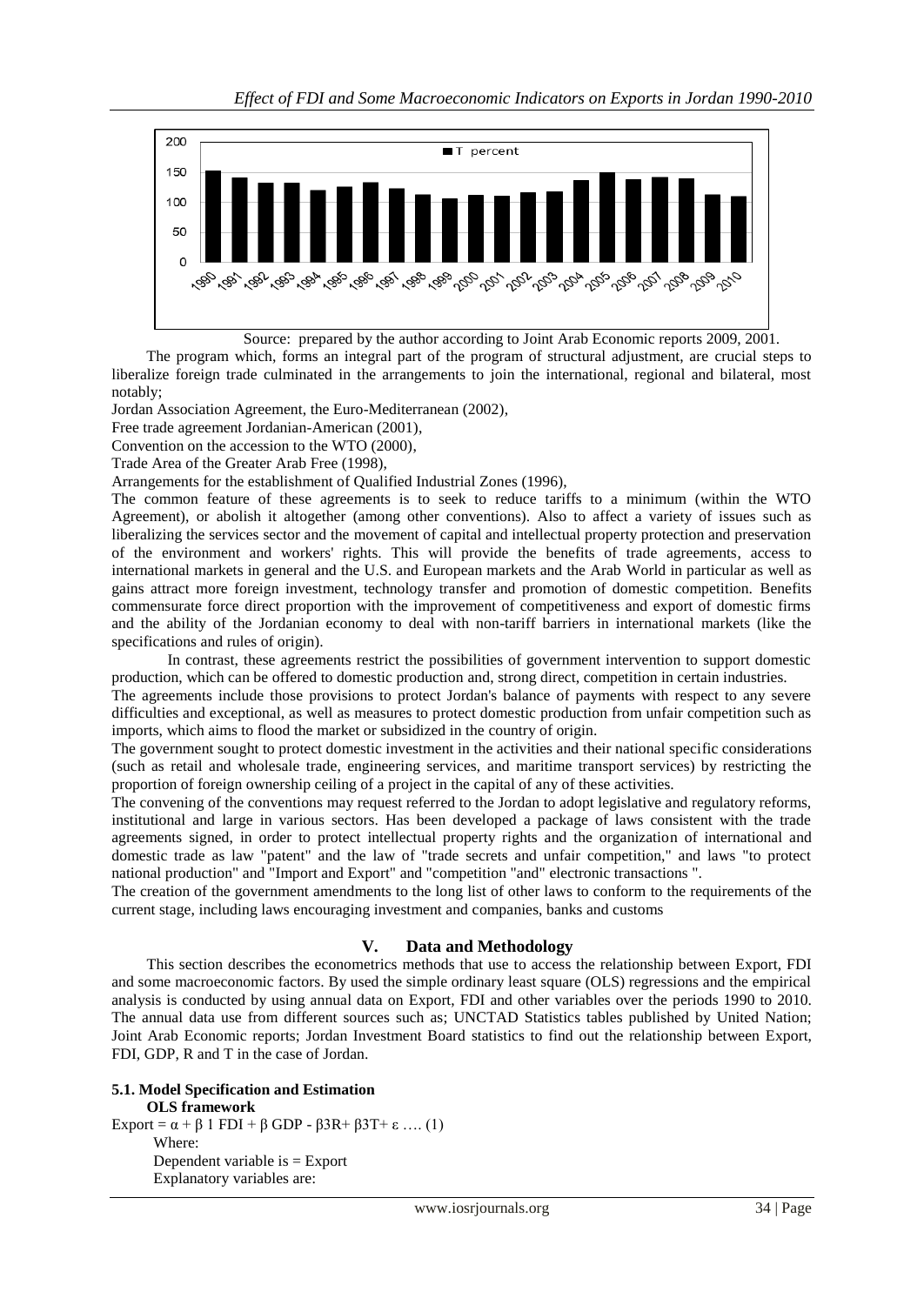β= Coefficients of the Independent variables

 $\varepsilon$  = Time period

**Hypotheses**

**Hypothesis 1**:  $\frac{\partial \text{Export}}{\partial \text{FDI}} > 0$ 

**Hypothesis 2:**  $\frac{\partial \text{Export}}{\partial \text{T}} > 0$ 

**Hypothesis 3**:  $\frac{\partial \text{Export}}{\partial \text{GDP}} > 0$ 

This study expects that FDI, GDP, and Openness trade (T) should have a positive effect on the Export.

# **Hypothesis 4:**  $\frac{\partial \text{Export}}{\partial R} < 0$

Interest rate (R) should have a negative effect on the export according to this study. On the other hand, it applies the diagnostic testing to test the series whether the series are free from autocorrelation.

#### **5.2 Empirical Results and Discussions**

 The focus of this study is to determine the relationship between Export, FDI and some macroeconomic factors in Jordanians economy. The main objective of this research is to ascertain whether there is a positive or negative impact of FDI, GDP, R and T on exports in the case of Jordan. Table3. Method of Least Squares

| Variable             | Coefficient | Std. Error | t-Statistic | P-value |  |
|----------------------|-------------|------------|-------------|---------|--|
| Constant             | $-4569.1$   | 430.048    | $-10.625$   | 0.000   |  |
| <b>FDI</b>           | $-0.201$    | 0.074      | $-2.696$    | 0.017   |  |
| GDO                  | 0.569       | 0.017      | 34.19       | 0.000   |  |
| $\mathbb{R}$         | 44.19       | 19.085     | 2.316       | 0.036   |  |
| T                    | 29.68       | 2.723      | 10.898      | 0.000   |  |
|                      |             |            |             |         |  |
| R-squared            | 0.998       |            |             |         |  |
| Adjusted-squared     | 0.997       |            |             |         |  |
| S.E of regression    | 137.543     |            |             |         |  |
| Sum squared residual | 264853.394  |            |             |         |  |
| Durbin-Watson stat   | 2.325       |            |             |         |  |
| <b>E-statistic</b>   | 1634 350    |            |             |         |  |

F-statistic

Sig F-change statistic

R-square has a limit value close of 1, and it happens when the regression line fits the observations exactly. The overall fit of the estimated regression equation to the actual data will be "better" if R-square is closer to the value of 1. In this research paper, total 99.8 % variation in the dependent variable as shown in table3 is explained by the explanatory variables. However, the rest of the variation is due to factors other than the independent variables or residuals. The validity of the model is represented in the value F-statistics. F-statistic is a measure of total explained variation divided by total unexplained variation.

The higher the F-statistic, the better the overall fit of the regression line through the actual data. Since the pvalue is less than 5 percent, we can conclude that all the independent variables here

(FDI, GDP, R, T) can jointly explain or influence export.

From the multiple regression models drawn from table3 the coefficients of the independent variables are written in the form:

Export=  $-4569.106 - 0.201$ FDI +  $0.569$ GDP +  $44.196R + 29.680T$  .... (2)

0.000

The correlation between Export and GDP is positive because as export is increasing the GDP. As well the Openness trade liberalisation emerges as a positive determinant of export performance. This is confirms to the hypothesiss2, 4.

The correlation between Export and FDI reject our hypothesis1 and show that there is a positive relationship between them.

Our hypothesis3 failing affirms that Interest rate is negatively correlated to FDI.

The independent variable significance can be drawn from the p-value of the t-test of the various independent variables. For each independent variable to be significant to this study, then its p-value of the t-statistic must be

FDI= Foreign direct investment GDP= Gross domestic product R= Interest rate T= Openness of Trade